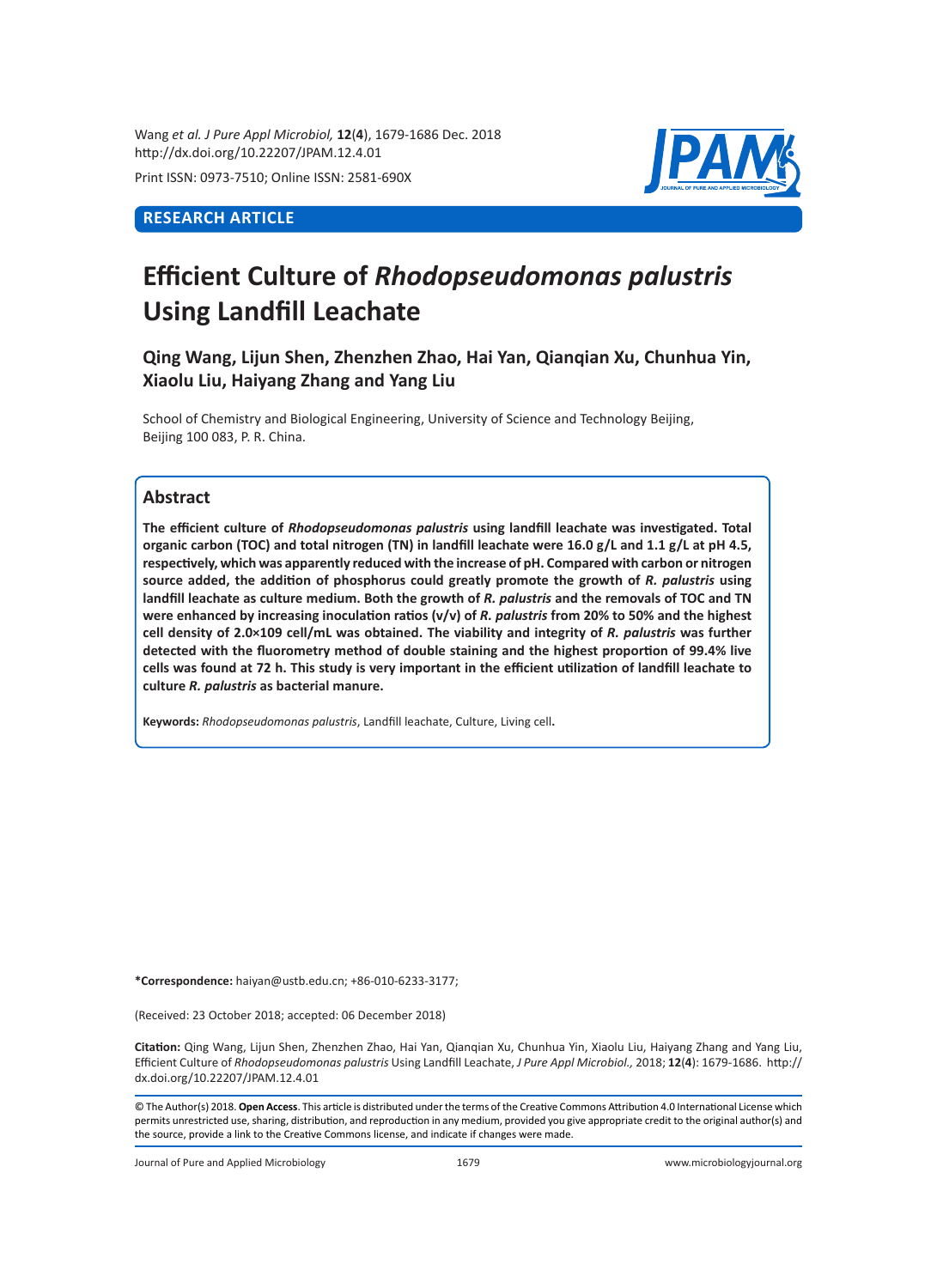#### **INTRODUCTION**

With the accelerating process of urbanization and the rapid improvement of urban people's living standards, large amounts of landfill leachate have been generated with the annual growth rate of 8% -10% and the million tons of wastewater has been discharged into rivers and oceans<sup>1</sup>. Landfill leachate contains large amounts of dissolved organic matter, inorganic macro components, including sulfate, chloride, and ammonia, toxic heavy metals, and toxic xenobiotic organic compounds<sup>2</sup>. Traditional waste disposal methods, including incineration, landfill and mechanical pulverization directly, bring serious consequences to the human ecological environment<sup>3</sup>. Merugu, R et al. thought purple non-sulphur bacteria could reduce chromium4 . Kaitlyn D.Sniffen used an algae-based landfill leachate remediation system aims to remove nutrients from liquid waste by nitrogen assimilation into new algal biomass<sup>5</sup>. Therefore, the environmental friendly and efficient technology of high strength wastewater treatment is quite essential<sup>6</sup>. Compared with traditional methods, photosynthetic bacteria (PSB), with its high salt-tolerance and activity, has great potential in treating various high concentration organic wastewater. In addition to pollutant removal, the wastewater treatment with PSB can accumulate valuable biomass as bacterial manure<sup>7</sup>, food coloring agent, precursor of vitamin A in food and animal feed, ²-carotene and astaxanthin in industry, and additives to porphyrin<sup>8,9</sup>. The extraction source of polyhydroxyalkanoate as biodegradable plastics from PSB was also reported<sup>10</sup>. Recently, increasing demands for products from "organic farming" have encouraged farmers to use bacterial manure instead of chemicals. PSB has been claimed to be essential because of its ability to fix N2<sup>11</sup> and to produce plant growth promoter, such as 5-aminolevulinic acid (ALA), indole 3-acetic acid  $(IAA)$  (auxins) and cytokinins<sup>12,13</sup>. So the efficient utilization of landfill leachate to culture PSB has attracted great attention.

Rautter et al. proposed the common reaction formula of photosynthesis $14$ , explained the biosynthesis phenomenon with biochemical uniformity, and laid a foundation for the research of PSB after its scientific classification and physiological research. Since 1960s, as a typical bacterial strain of PSB, Rhodopseudomonas palustris has been used to treat diary wastewater, soybean wastewater, food wastewater, fermented starch wastewater and domestic wastewater<sup>15,16,17</sup>. In the process of PSB wastewater treatment, the most important factor is the light-oxygen condition $17,18,19$ . The light recipe including light intensity, light source and photoperiod could influence biomass and COD removal in the wastewater treatment<sup>7,20,21</sup>. Some studies have demonstrated that higher DO level achieved higher biodegradation efficiency and lower DO led to poorer bio-flocculating ability and less bound extracellular polymeric substances content of the activated sludge<sup>22,23,24</sup>. Although the treatments of wastewater with PSB were widely investigated, no information is provided on the resource utilization of landfill leachate to culture *R. palustris* effectively as bacterial manure.

The aim of this study is to reuse landfill leachate containing much amount nutrients of protein, sugar, oil and so on as medium to efficiently culture *R. palustris* for fixing nitrogen as bacterial manure. Both the treatment of landfill leachate and the production of *R. palustris* are simultaneously achieved.

#### **MATERIALS AND METHODS Materials**

The bacterial strain of Rhodopseudomonas palustris (No. 1.2180) used in this experiment was bought from the China General Microbiological Culture Collection Center, which was routinely cultivated in our laboratory under outdoor sunlight at the temperature from 20°C to 40°C for 96 h as the seed<sup>25</sup>. The landfill leachate derived from the solid filtered liquid of kitchen waste, which was sent by Green Space Biotech Limited Company at Beijing, P.R.China, was used in this study.

#### **Methods**

#### **Detection of physicochemical indexes of landfill leachate**

The contents of Cr, Cd, Cu, Ni, Mg, Zn and Pb in landfill leachate were tested by ICP optical emission spectrometer (715-ES, varian, United States) and Thermo Scientific (M6, Thermo, United States), respectively. Landfill leachate was diluted 200 times with purified water and filtered through a 0.2 µm membrane to measure TOC and TN on a TOC-V (CPH-CPN, Shimadzu, Japan).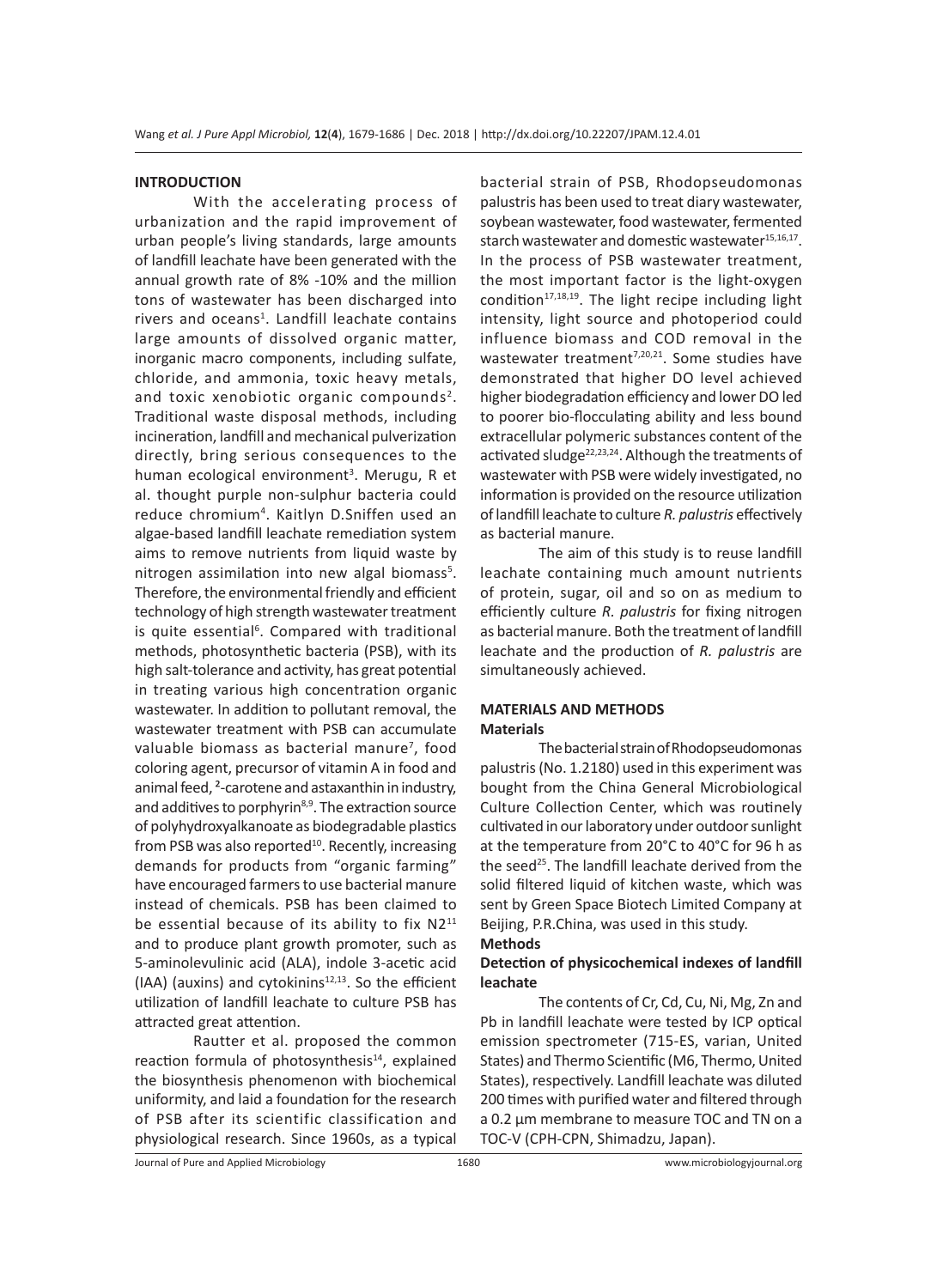## **Flocculation of TOC and TN in landfill leachate by increasing pH**

Initial pH 4.5 of landfill leachate was gradually increased to 7.0, 8.0, 9.0, 10.0 by directly adding 1mol/L sodium hydroxide, respectively, and after standing two hours, the supernatant of landfill leachate at pH 9 was used to culture *R. palustris*.

## **Effects of nutrients added on the growth of**  *Rhodopseudomonas palustris*

The supernatant of 1500 mL landfill leachate at pH 9 was added 3.0 g/L sodium acetate as carbon source, 1.0 g/L urea as nitrogen source, or 1.0 g/L disodium phosphate as phosphorus source, respectively, and then inoculated with 450 mL of *R. palustris* (v/v, 30%) prepared and initial pH was adjusted to 8.0, which was divided into 100 mL transparent plastic bottle to anaerobic culture *R. palustris* under sunlight outdoor at the temperature from 20°C to 40°C. The samples of culture solution were taken every day to measure optical density at wavelength of 500 nm (OD500nm) on a spectrophotometer (722s, Chain) to represent biomass of *R. palustris*, pH (PHS-25, Leici, Chain), TOC and TN. The average values of three samples with the standard deviation were indicated in figures.

## **Measurement of the cell density of** *Rhodopseudomonas palustris* **with flow cytometry**

A flow cytometer (Partec CY-S-3001, Germany) was used to measure the cell density of *R. palustris*. For a flow cytometer measuring, the gain numeric of handle system parameter was set as follows: FSC 200, SSC 240.

To measure cell density of *R. palustris*, the culture solution of 100 µL was taken and diluted with phosphate buffer solution (PBS; pH 7.0) to 1000 folds, and the sample of 800 µL was prepared in a 2 mL transparent test tubes for the detection of cell density with flow cytometer at the excitation and emission wavelengths of 488 nm at room temperature. Each sample was pumped at 2 ms-1 for about 1.5 min.

## **Determination of cell viability of** *Rhodopseudomonas palustris* **by dual fluorescence assay**

A double-staining fluorescence procedure using fluorescein diacetate (FDA, Sigma– Aldrich) and propidium iodide (PI, Aladdin) was used to determine the cell viability of *R. palustris*. FDA labeled cells are considered as viable cells with effective enzymatic activity, but PI labeled cells are considered as dead cells with compromised membranes. The fluorescence signals were detected in filter channel1 (FL1) and filter channel 2 (FL2), respectively<sup>26,27,28</sup>.

For flow cytometer measuring, the gain numeric of handle system parameter was set as follows: FSC 200, SSC240, FL1 300, FL2 330. 100 mL culture solution of *R. palustris* at 72 h was taken as fresh cells and 100 mL fresh cells was heat-killed in a water bath at 80°C for 30 min as dead cells. The mixtures of 100 mL fresh cells and 100 mL heat-killed cells was used as the control sample for analyses. Fresh cells were stained with FDA and heat-killed cells were stained with PI, and mixture cells were stained with both PI and FDA.

For analyzing the live cells of *R. palustris* cultured with landfill leachate, 1mL of sample was placed into a centrifuge tube and stained with 10 µL FDA working solution (5 mg/mL) and 30 µL PI working solution (1 mg/mL). The stained sample was then incubated in 30°C cupboard for 30 minutes in dark and then for the measurement according to the report <sup>28</sup>.

#### **Statistical analysis**

Three repetitions of each experiment were performed and the average values were indicated in figures. Tukey's test was adopted to analyze the significance of data. The level of significance of different groups exceeded 95% (P  $< 0.05$ ).

## **RESULTS AND DISCUSSION Characterization of landfill leachate**

The physiochemical properties of landfill leachate used in this experiment are shown in Table 1, which contained a high organic matter including TOC of 16.0  $g/L$  and TN of 1.1  $g/L$ , respectively. The content of NaCl was 15.2 g/L and the various metals such as Cd, Cr, Cu, Pb, Ni and Zn were also found in landfill leachate with low pH of 4.5.

Similar to the report by Qin et al.  $29$ , the landfill leachate from food processing as a high-strength wastewater was rich in organic contaminants, nitrogen, toxic metal and soluble salts with low pH (Table 1). The treatment of landfill leachate is challenging due to the high levels of contaminants including organics,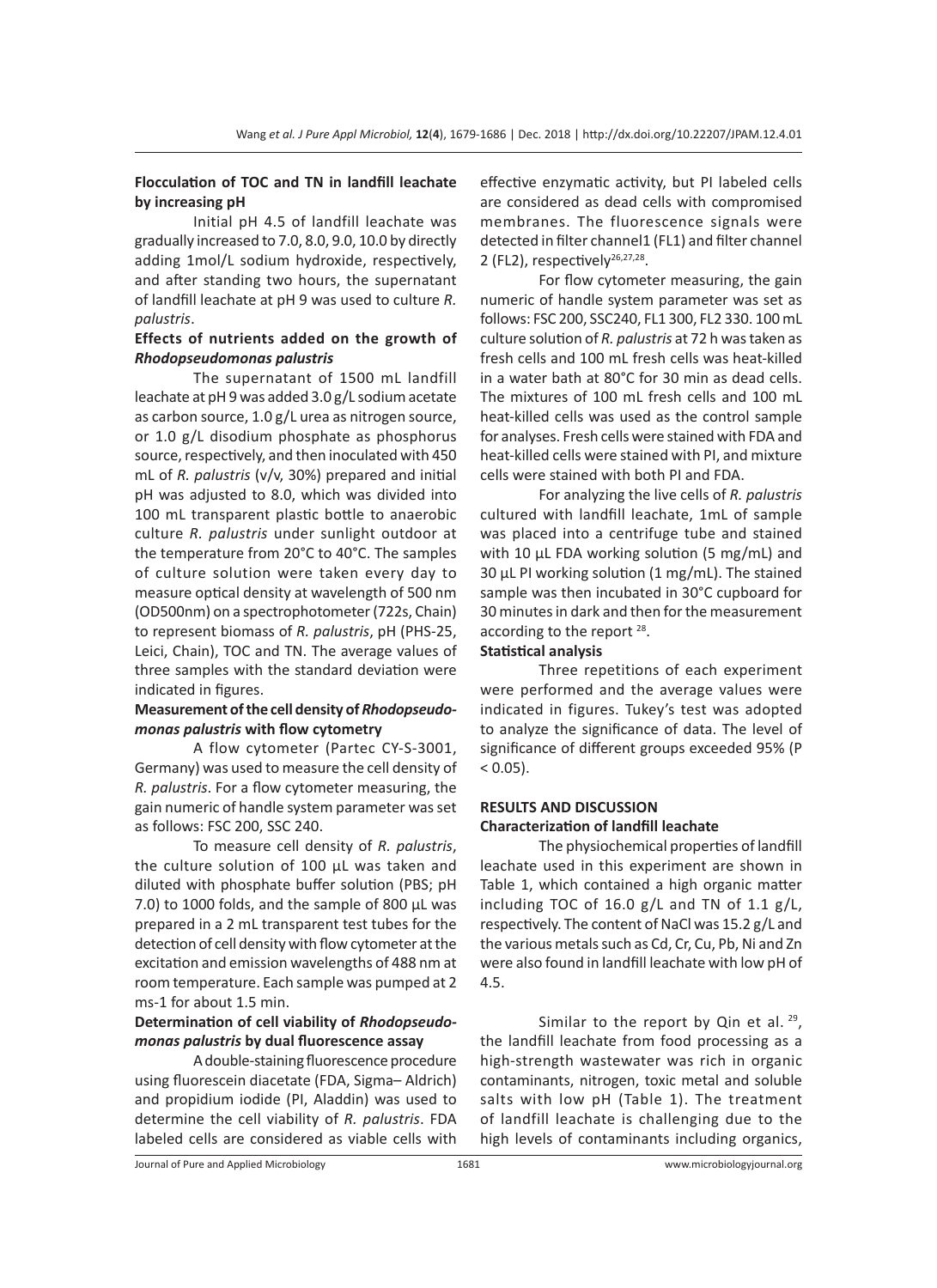| Parameter    | Content    |  |
|--------------|------------|--|
| TOC $(g/L)$  | 1.6        |  |
| TN(g/L)      | 1.1        |  |
| NaCl $(g/L)$ | 15.2       |  |
| Mg(g/L)      | 102        |  |
| P(mg/L)      | 300        |  |
| $Cu$ (mg/L)  | $\leq 0.1$ |  |
| $Pb$ (mg/L)  | 0.13       |  |
| Ni (mg/L)    | 0.12       |  |
| $Zn$ (mg/L)  | 0.48       |  |
| рH           | 4.5        |  |
|              |            |  |

**Table 1.** Physiochemical characteristics of landfill leachate.

ammonia, inorganic substances, toxic metals and toxic hydrocarbons (aromatic and phenolic compounds) together with the variability in its quantity and quality in both space and time $30,31$ .

## **Effect of pH on the flocculation of organic compounds in landfill leachate**

The changes of TOC and TN in landfill leachate as well as picture at different pH are shown in Figure 1. The original solution at pH 4.5 was very turbid with little sediment. With the increase of pH from 7 to 10 respectively, the larger amounts of precipitate was produced (Fig. 1a). TOC and TN in the supernatant of landfill leachate decreased gradually from 16.0 g/L and 1.1 g/L to 14.8 g/L and 0.9 g/L, respectively (Fig. 1b).

Generally the flocculation was achieved by adding flocculants such as ferric chloride (FeCl $_3$ ) and polyaluminium chloride<sup>32</sup>. Better organic matter removal was observed when leachate was treated with FeCl<sub>3</sub><sup>33</sup>. Here we found that the organic compounds in landfill leachate can be

flocculated simply by increasing pH (Fig.1), which was not reported and probably attributed to the electrolytic rate of solution affected by different pH 34. Furthermore the removal of TN from landfill leachate might be partly caused by the evaporation of ammonia gas produced by the increase of pH. **Effects of nutrients added on the growth of**  *Rhodopseudomonas palustris*

Figure 2 showed the growth of *R. palustris* and pH of culture solution by adding sodium acetate, urea and disodium phosphate, respectively. Compared with that of control, the growths of *R. palustris* were obviously promoted by adding carbon, nitrogen and especially phosphorus sources, respectively, and the highest OD500nm of 11.3 was obtained at 96 h (Fig. 2a). The results also indicated that pH were all gradually increased from 8.0 at 0 h to more than 9.0 at 96 h (Fig. 2b). Generally organic acids remained in landfill leachate could be used as carbon source by *R. palustris*, which might cause the increase of pH35.

Phosphorus as a nutrient element and stimulating factor of enzyme was found to play an important role in both hydrogen production and the growth of *R. palustris*36. Qin et al. also reported that PSB were not taking up the available carbon efficiently in phosphorus-limited condition<sup>29</sup>. Here we indicated that, compared with carbon and nitrogen sources, phosphorus was a most limiting factor in the growth of *R. palustris* using landfill leachate as culture medium (Fig.2a). Furthermore pH played an important role in the growth of *R. palustris*, which grew in the pH range from 6.5 to 10.0, and the appropriate range was from 8.0 to 10.037. pH has an effect on the structure of the



**Fig. 1.** Removals of TOC and TN from landfill leachate by increasing pH.

Journal of Pure and Applied Microbiology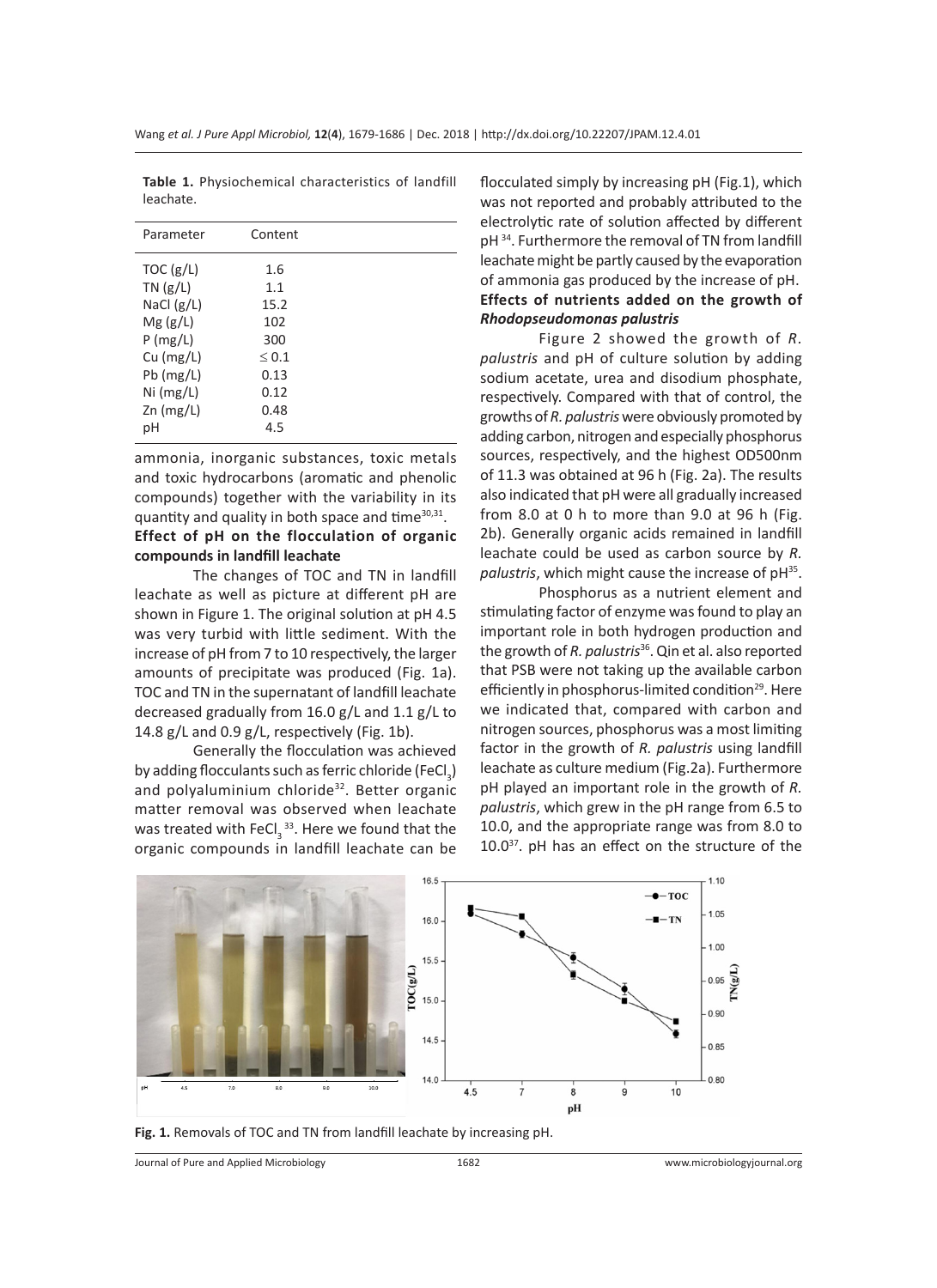

Fig. 2. Effects of CH<sub>3</sub>COONaOCO(NH<sub>2</sub>)<sub>2</sub> and Na<sub>2</sub>HPO<sub>4</sub> on the growth of *R. palustris* in landfill leachate, growth (a) and pH(b).

pigment-protein complex and the stability function of the entire cyclic structure. Low pH induced the deletion of B800 bacterial chlorophyll molecule in the LH2 complex of *Rhodobacter capsulatus*38 and Rhodopseudomonas acidophila<sup>39</sup>. Here we found that the change of pH range from 8.0 to 10 was suitable to the growth of *R. palustris* using landfill leachate as culture medium (Fig.2b).

#### **Effects of inoculums on the growth of** *Rhodopseudomonas palustris* **in landfill leachate**

As shown in Fig. 3a, the cell scatter diagram of *R. palustris* (R1) could be clearly shown with ûow cytometer. The cell densities of *R. palustris* with different inoculums from 20% to 50% (v/v) were all increased with time course in the period of 96 h and the highest cell density of 2.0×109 cell/mL was obtained with the inoculation proportion of 50% (Fig.3b). pH of culture solutions also raised to 9.0 or so with the different inoculums of *R. palustris* at 96 h (Fig. 3c).

Figure 4 showed that both TOC and TN in culture solution all significantly decreased with the growth of *R. palustris* at the different inoculums during the period of 96 h. With the increase of inoculation proportion of *R. palustris* from 20% to 50% (v/v), both the removal amount and removal ratio of TOC in culture solution enhanced (Fig.4a). Similar to TOC, the reduction of TN was also promoted by increasing inoculation proportion of *R. palustris* from 20% to 50% (v/v) (Fig.4b). With the augment of inoculation proportion, both the growth of *R. palustris* and the removals of TOC and TN were gradually enhanced (Fig.3 and 4).

The inoculation proportion is a very important factor in the rapid growth of *R. palustris* as the dominant bacteria. In the treatment of brewery wastewater by PSB with the inoculation



**Fig. 3.** Effects of the different inoculums on the growth of *R. palustris* in landfill leachate, the cell scatter diagram of *R. palustris* (a), the cell densities of *R. palustris* (b) and the change of pH (c).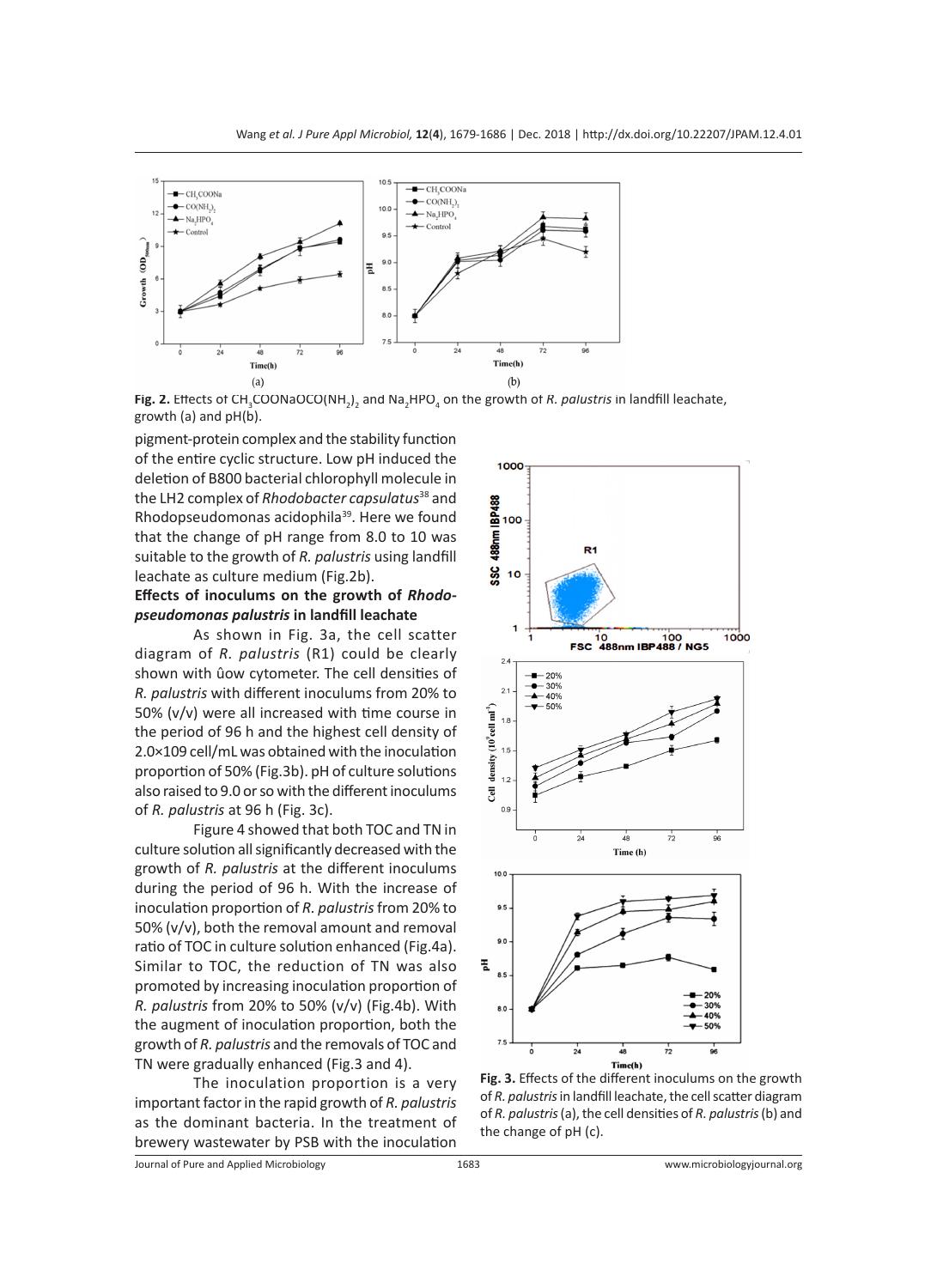

**Fig. 4.** Effects of the different inoculums of *R. palustris* on the removals of TOC (a) and TN (b) from landfill leachate. proportion of 10% (v/v), PSB were difficult to grow and form dominant bacteria, and the contaminating bacteria and odors are generated. When inoculum proportion was increased, both the growth of PSB and the removal of COD in the treatment of brewery improved<sup>40</sup>. Many studies concentrated on the removals of pollutants by PSB41,42, but less information focused on the growth of PSB as bacterial manure, which ignored the resource utilization of landfill lealeachatether. **The viability and integrity of** *Rhodopseudomonas palustris*

As shown in Figure 5, more than 99% of fresh cells (R1) displayed a green fluorescence with a corresponding fluorescence intensity (Fig.5a). In contrast, 98% of heat-treated cells (R2)

exhibited a red fluorescence intensity (Fig.5b). When the mixture of fresh and heat-killed cells was measured using FDA-PI double-fluorescent, the live cells (R1) were almost equivalent to the dead cells (R2) (Fig.5c).

## **The live** *R. palustris* **grown on landfill leachate with time course**

Figure 6 indicated the total and live cell densities as well as the ratio of live cells using FDA-PI double-fluorescent staining in conjunction with a flow cytometer. The results showed that the live cell densities of *R. palustris* were almost same to total cell densities of *R. palustris* during the period of 96 h and the highest proportion of live cells of 99.4% was obtained at 72 h.





Many studies focused on the state of lactic acid bacteria with double-fluorescent staining in conjunction with a flow cytometer<sup>27,43,44</sup>. Here the viability and integrity of *R. palustris* grown on landfill leachate as culture medium were successfully assayed (Fig. 5), which was not previously reported and very important in the culture of the live cells of *R. palustris* as bacterial manure.

Generally many studies paid attention on the removals of TOC and TN from landfill leachate, but less information concentrated on the growth and live cells of PSB. As a typical bacterial strain of PSB, *R. palustris* can be used in many areas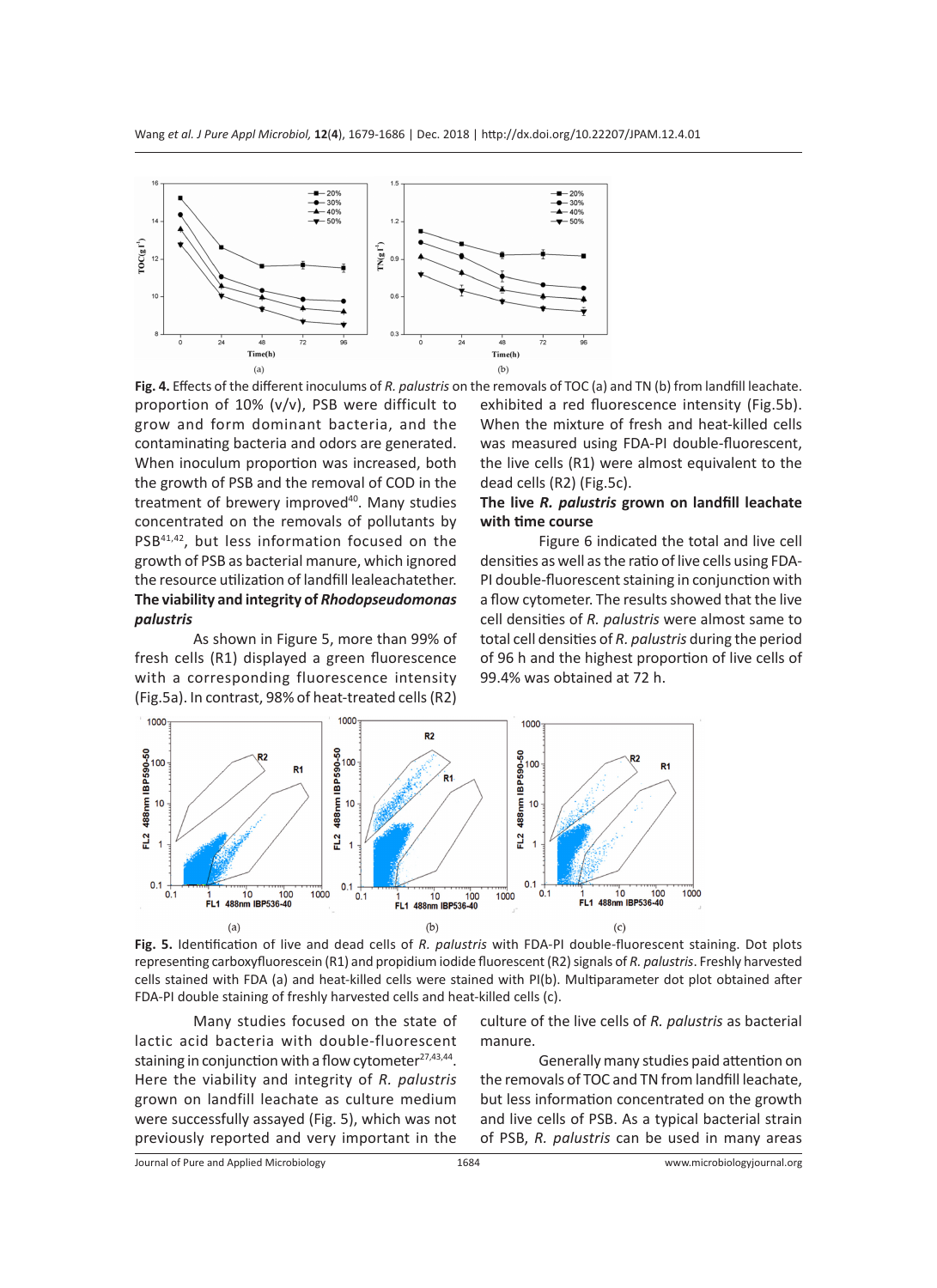

**Fig. 6.** The live *R. palustris* grown on landfill leachate with time course.

such as bacterial manure<sup>7</sup>, food coloring agent, precursor of vitamin A in food and animal feed, β-carotene and astaxanthin in industry, and additives to porphyrin<sup>8,9</sup>, so the efficient culture of *R. palustris* is very important in the resource utilization of organic waste water. Here both the treatment of landfill leachate and the growth of *R. palustris* were investigated together, which is benefit to culture *R. palustris* as bacterial manure with the efficient utilization of landfill leachate as culture medium.

#### **CONCLUSION**

Alkaline condition could cause the flocculation and the removals of TOC and TN from landfill leachate. The growth of *R. palustris* in landfill leachate could be much improved by adding phosphorus. With the increase of inoculation ratio, both the growth of *R. palustris* and the removals of TOC and TN from landfill leachate were all enhanced. *R. palustris* maintained the good viability and integrity during the culture period of 96 h, which was detected with the method of FDA-PI double-fluorescent staining. This study revealed a biotechnology for the resource utilization of landfill leachate to culture *R. palustris* as bacterial manure.

#### **ACKNOWLEDGMENTS**

This study was financially supported by National Natural Science Foundation of China (No. 21177009) and Special Foundation of Doctoral Program, Ministry of Education, the People's Republic of China (No.20120006110001).

#### **REFERENCES**

1. Kale, D. K. and P. D. Anthappan . Sustainable Treatment of Wastewater using Effective Microorganisms. *Journal*  *of Pure and Applied Microbiology,* 2016; **6**(1):333-338.

- 2. Wu, L., Li, Z., Zhao, C., Liang, D.W., Peng, Y.Z. A novel partial-denitrification strategy for post-anammox to effectively remove nitrogen from landfill leachate. *Sci. Total Environ*. 2018; **633**: 45-751.
- 3. Krcmar, D., Tenodi, S., Grba, N., Kerkez, D., Watson, M., Ronevi, S.,Dalmacija, B. Preremedial assessment of the municipal landfill pollution impact on soil and shallow groundwater in Subotica, *Serbia. Sci. Total Environ.* 2018; **615**:1341-1354.
- 4. Merugu, R., Rudra, M. P. P., Thirupathaiah, A., Girisham, S., Reddy, S.M. Chromate reduction by a purple non sulphur phototrophic bacterium rhodobacter capsulatus KU002 isolated from tannery rffluents. *Journal of Pure and Applied Microbiology.* 2011; **5**(2):1027-1029.
- 5. Sniffen, K. D., Sales, C. M., & Olson, M. S. The fate of nitrogen through algal treatment of landfill leachate. *Algal Research,* 2018; **30**:50-58.
- 6. Chen, W. T., Zhang, H. G., Luo, D. G., Chen, Y. H. Research on Treating Acid Wastewater Containing Heavy Metals by Sulfate-Reducing Bacteria. *J Pure Appl Microbiol,* 2103; **7**(3):2079-2083.
- 7. Zhou, Q., Zhang, P., Zhang, G. Biomass and pigments production inphotosynthetic bacteria wastewater treatment: effects of light sources. *Bioresour. Technol,*  2015; **179**:505–509.
- 8. Aksu, Z., Eren, A.T. Carotenoids production by the yeast Rhodotorula mucilaginosa: use of agricultural wastes as a carbon source. *Process Biochem,* 2005; **40**:2985–2991.
- 9. Tamiaki, H., Matsunaga, S., Taira, Y., Wada, A., Kinoshita, Y., Kunieda, M. Synthesis of zinc 20-substituted bacteriochlorophyll-d analogs and their self-aggregation. *Tetrahedron Lett;* 2014; **55**:3351- 3354.
- 10. Hashimoto, S., Furukawa, K. Nutrient removal from secondary effluent by filamentous algae. *J. Ferment. Bioeng,* 1989; **67**:62-69.
- 11. Raymond, J., Siefert, J.L., Staples, C.R., Blankenship, R.E. The natural history of nitrogen fixation. *Mol. Biol. Evol,* 2004; **21**:541-554.
- 12. Sasikala, C., Ramana, C.V. Biotechnological potentials of anoxygenic phototrophic bacteria. I. production of single-cell protein, vitamins, ubiquinones, hormones, and enzymes and use in waste treatment. *Adv. Appl. Microbiol,* 1995, **41**:173-226.
- 13. Koh, R.H., Song, H.G. Effects of application of Rhodopseudomonas sp. On seed germination and growth of tomato under axenic conditions. *J. Microbiol. Biotechnol,*

2007; **17**:1805-1810.

- 14.. Rautter, J., Lendzian, F., Lubitz, W., Wang, S., Allen, J.P. Comparative study of reaction centers from photosynthetic purple bacteria: electron paramagnetic resonance and electron nuclear double resonance spectroscopy. *Biochemistry,* 1994; **33**:12077-12084.
- 15. Chitapornpan, S., Chiemchaisri, C., Chiemchaisri, W., Honda, R., Yamamoto, K. Organic carbon recovery and photosynthetic bacteria population in an anaerobic membrane photo-bioreactor treating food processing wastewater. *Bioresour. Technol,* 2013; **141**:65–74.